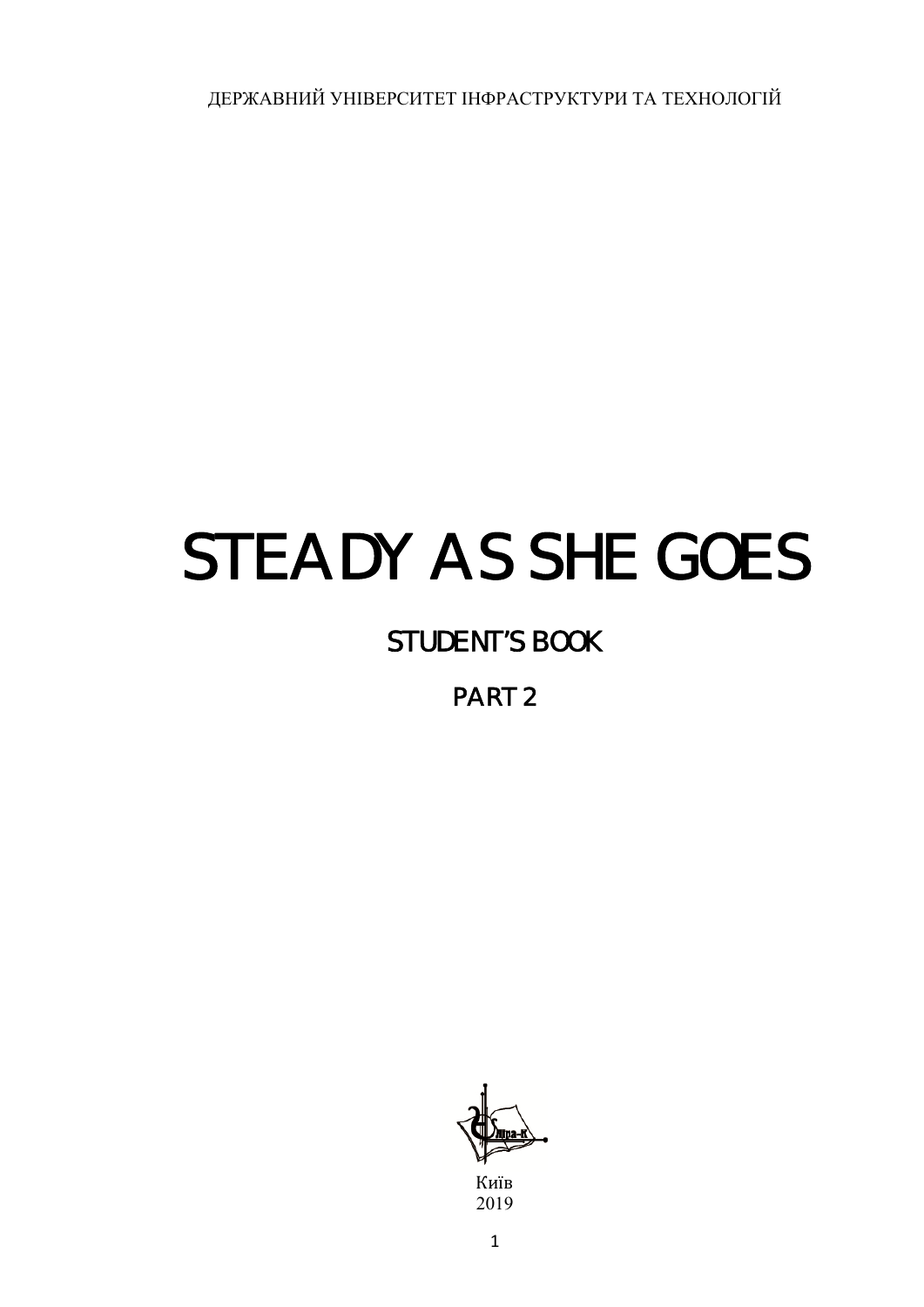*Рекомендовано до друку кафедрою іноземних мов за професійним спрямуванням Державного університету інфраструктури та технологій Протокол №6 від 22.01.2019* 

#### *Рецензенти:*

*Тирон О.М.* – канд. психол. наук, доцент ДУІТ; *Дишлева С.М.* – доцент кафедри іноземних мов НПУ ім. М. Драгоманова.

#### **Укладачі:**

*Корєшкова С.П.* – завідувач кафедри іноземних мов за професійним спрямуванням Державного університету інфраструктури та технологій, кандидат педагогічних наук, доцент

*Діденко М.О.* – старший викладач кафедри іноземних мов за професійним спрямуванням Державного університету інфраструктури та технологій

*Камінська С.В.* – старший викладач кафедри іноземних мов за професійним спрямуванням Державного університету інфраструктури та технологій

*Підколесна Л.А.* – старший викладач кафедри іноземних мов за професійним спрямуванням Державного університету інфраструктури та технологій

*Сибірко О.С.* – старший викладач кафедри іноземних мов за професійним спрямуванням Державного університету інфраструктури та технологій

**Steady As She Goes Part 2** (Так тримати): навчальнометодичний посібник / С.П. Корєшкова, М.О. Діденко, С.В. Камінська, Л.А. Підколесна, О.С. Сибірко. – Київ: Видавництво Ліра-К, 2019. – 76 с.

#### **ISBN 978-617-7748-16-7**

Посібник "Steady As She Goes" створено для студентів другого курсу факультету судноводіння Державного університету інфраструктури та технологій. Мета посібника – сприяти оволодінню англійською мовою як засобом професійного спілкування у майбутній професійній діяльності. Посібник розрахований на 90 аудиторних годин.

© Корєшкова С.П., Діденко М.О., Камінська С.В.,Підколесна Л.А. Сибірко О.С. 2019 **ISBN 978-617-7748-16-7 ©** Видавництво Ліра-К, 2019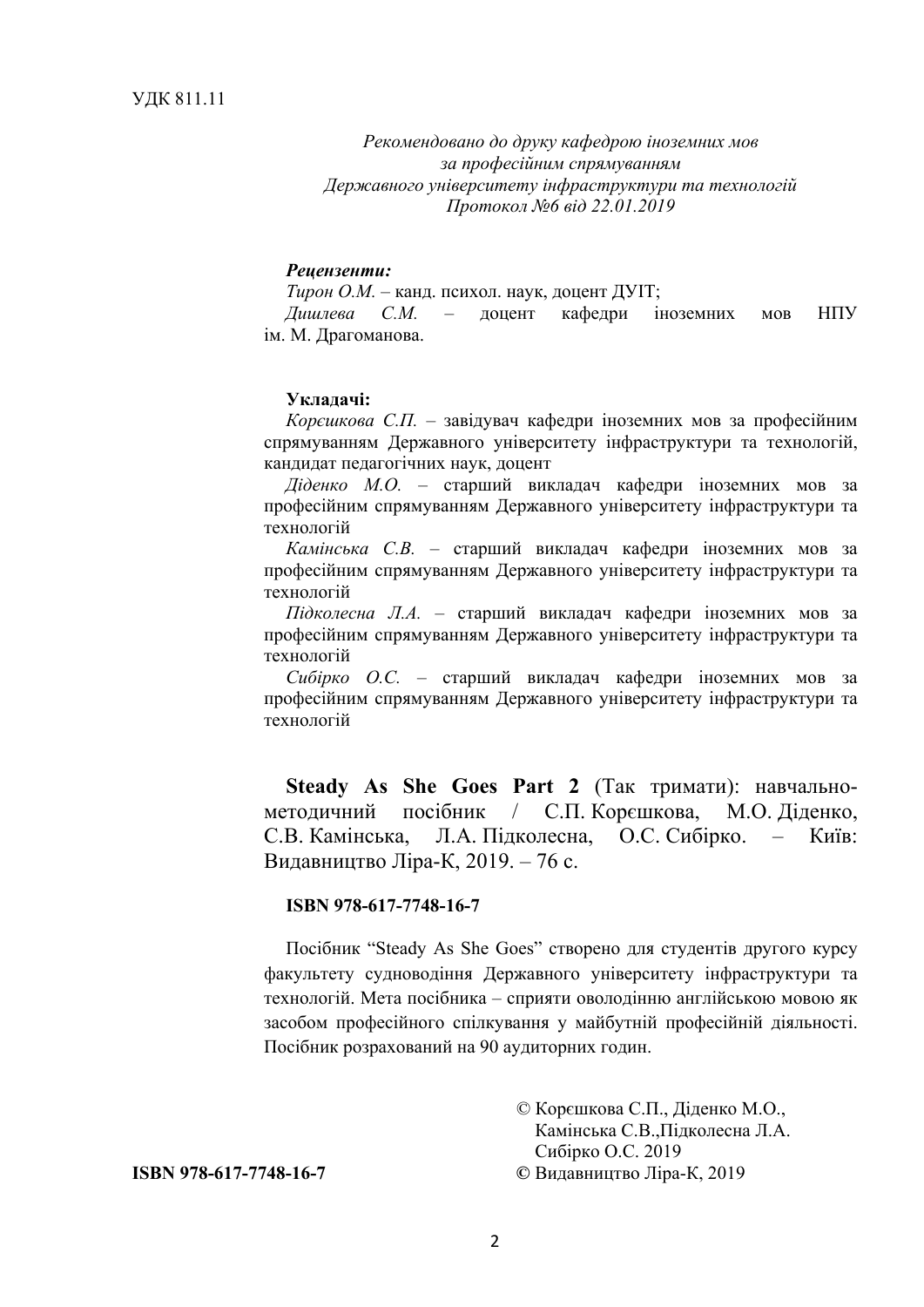# **CONTENTS**

| Introduction     |                                      | 4  |
|------------------|--------------------------------------|----|
| Unit 1           | <b>Buoyage System</b>                | 5  |
| Unit 2           | Cargo Work                           | 16 |
| Unit 3           | <b>SOLAS.</b> Life Saving Appliances | 38 |
| Unit 4           | Firefighting                         | 53 |
| Appendix. Drills |                                      |    |
| References       |                                      | 74 |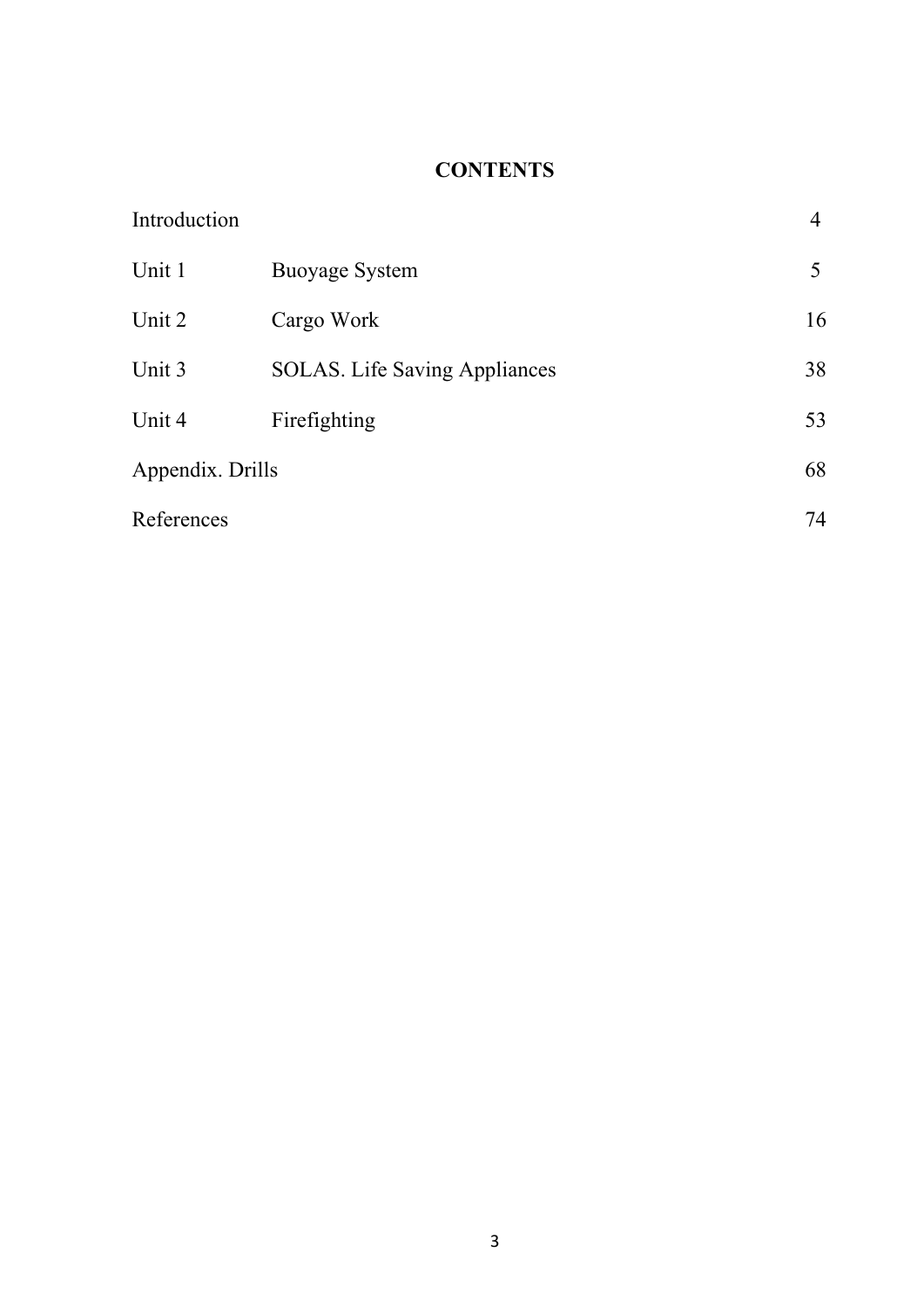# **INTRODUCTION**

Speaking English (both General and Maritime) is an essential condition for all seafarers to get a job. The objective of the module is to develop communicative skills at Maritime English.

This Student's Book is designed for the second year students of Navigation Department. It consists of four units and appendix.

Each unit has the following parts:

Target language This part provides the individual items of language that the students should learn.





Reading Reading is an essential part of language learning at every level because it supports learning in multiple ways. The students' purpose for reading is to obtain information about a subject they are studying. After-reading tasks are designed to develop reading comprehension. Speaking The goal of language is communication and the aim of speaking in a language context is to promote communicative efficiency. There are activities for group and pair work.

Watching References to video resources.

Some units suggest project or research work and brainstorming.

Approximate study time is 90 hours.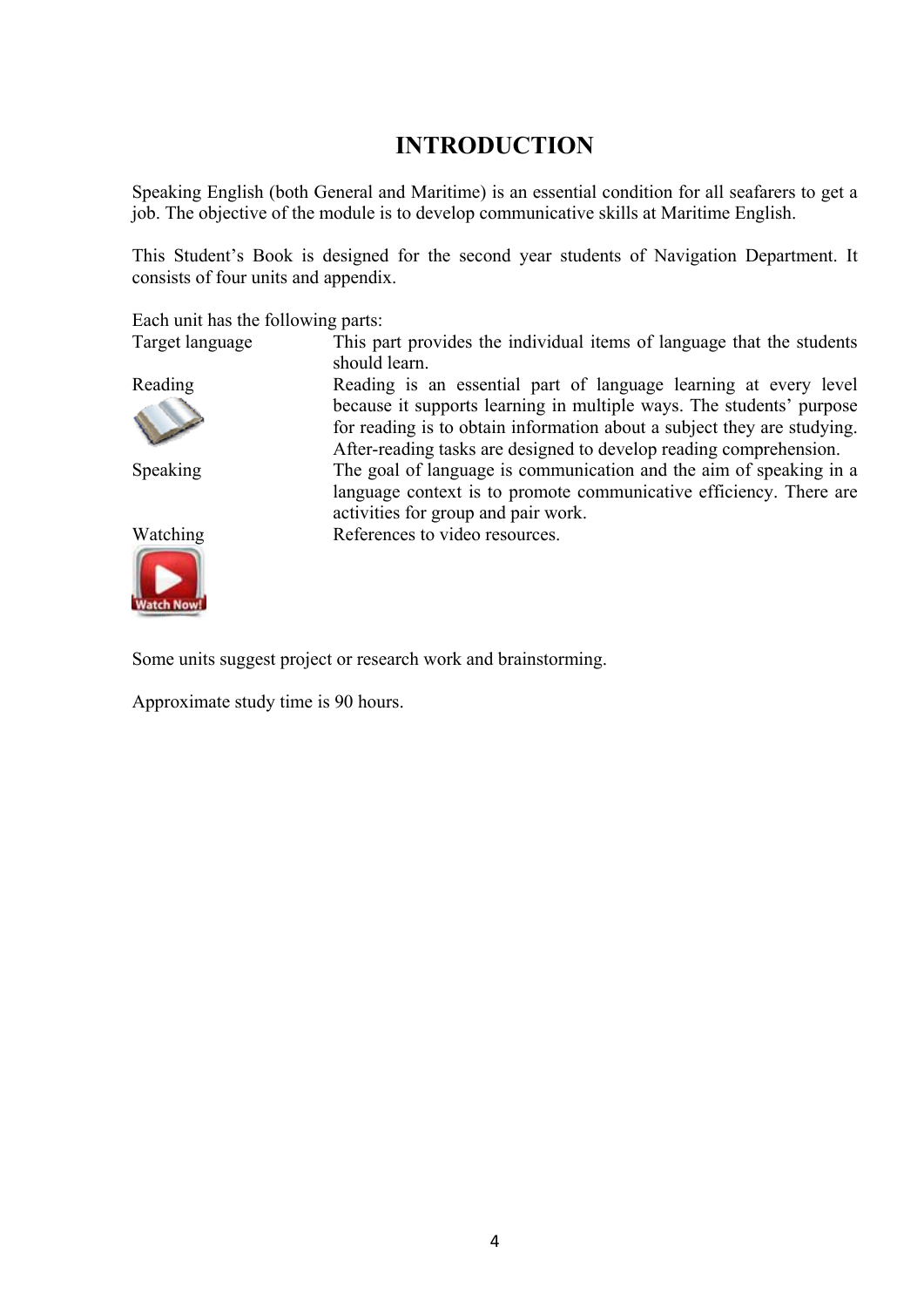## **UNIT 1 BUOYAGE SYSTEM**

#### **Target language**

alternating light beacon buoy cardinal mark duration fixed light IALA isophase light

lateral mark lighthouse lightship occulting light pattern pillar spar top mark

#### **Task 1.**

- 1. Give your definitions of the words: buoy, beacon, lighthouse and lightship.
- 2. Why do seamen use these aids to navigation?
- 3. Are the rules for safe navigation the same in the world?



Ever since the Egyptians lit the first beacons to warn mariners of rocks, navigation marks have been keeping mariners safe over the centuries. Indeed, the Pharos lighthouse of Alexandria was one of the seven wonders of the ancient world, with

a height of 117 metres, it used a mirror to focus the light of a wood burning fire. Returning to the modern day, lights and buoyage have developed considerably, and it's fair to say that an understanding of buoyage is pretty important when you're heading out to sea.



The International Association of Lighthouse Authority Buoyage System is used in most parts of the world. It covers Europe, Africa, the Middle East, Asia, Australia and New Zealand. It is known as **IALA System A** with port shown by the colour red and starboard by green. **IALA System B,** with port shown by the colour green and starboard by red, covers North America, Central

America, South America, the Philippines, Japan and Korea.

There are only five types of marks you have to learn for safe coastal navigation. All these marks can be buoys, piles or beacons. The system of buoyage has five types of marks that may be used in different combinations. They are: Lateral, Cardinal, Isolated Danger, Safe Water and Special.

At day time the meaning of a mark depends on colour, shape and top mark. By night: colour and rhythm of light.

The first are Lateral marks which indicate the port and starboard sides of channels. The second are Cardinal marks which indicate the safe side to pass any danger such as rocks or a bend in the channel. The third are Special marks which indicate a special area which will be mentioned on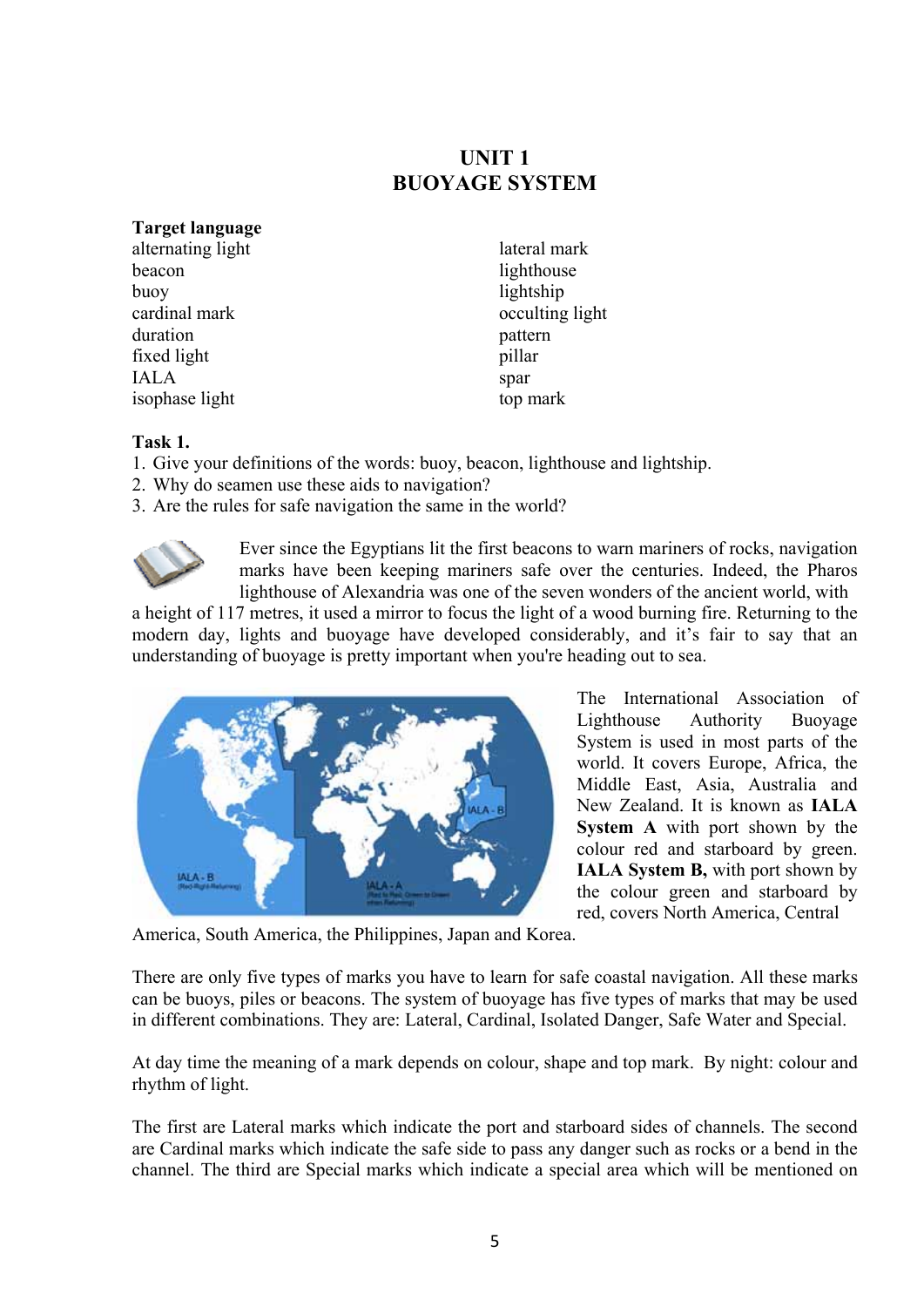the chart. The fourth are the Isolated Danger marks which indicate dangerous submerged objects. The fifth are Safe Water marks which indicate that the water all around is navigable.





**Task 2. Watch and discuss the video** https://www.youtube.com/watch?v=Dm\_S6- Po7gg.

## **Let's study five types of marks in detail.**



There are two Lateral marks: one red the other green. They can be buoys, piles and lights. Heading upstream or away from the sea is called the direction of voyage. When coming into port the red marks are always on the port side that is the left

hand side of your vessel. Port Lateral marks are always colored red and if they have a top the shape is a can. When coming into port the green marks are always on the starboard that is the right hand side. Starboard marks are always colored green and if they have a top the shape is a cone. The reason the tops are of different shape is so you can tell with your looking at the port or starboard mark if poor light makes it impossible to tell the color. Remember port marks are red with can tops and starboard marks are green with cone shape tops. If lit at night port marks have red flashing lights and starboard marks have green flashing lights.



A bifurcation buoy is used to mark the point where a channel is divides into branches. You may pass this buoy on either side (port or starboard side) when moving upstream. It's coloured with red and green bands. The main or preferred channel is shown by the color of the top band. Bifurcation buoys are used at junctions (where one channel splits into two channels).

Naturally, one of the two channels will be wider, deeper, and safer; it is the main channel. The purpose of the bifurcation junction buoy is to indicate which channel is the main channel.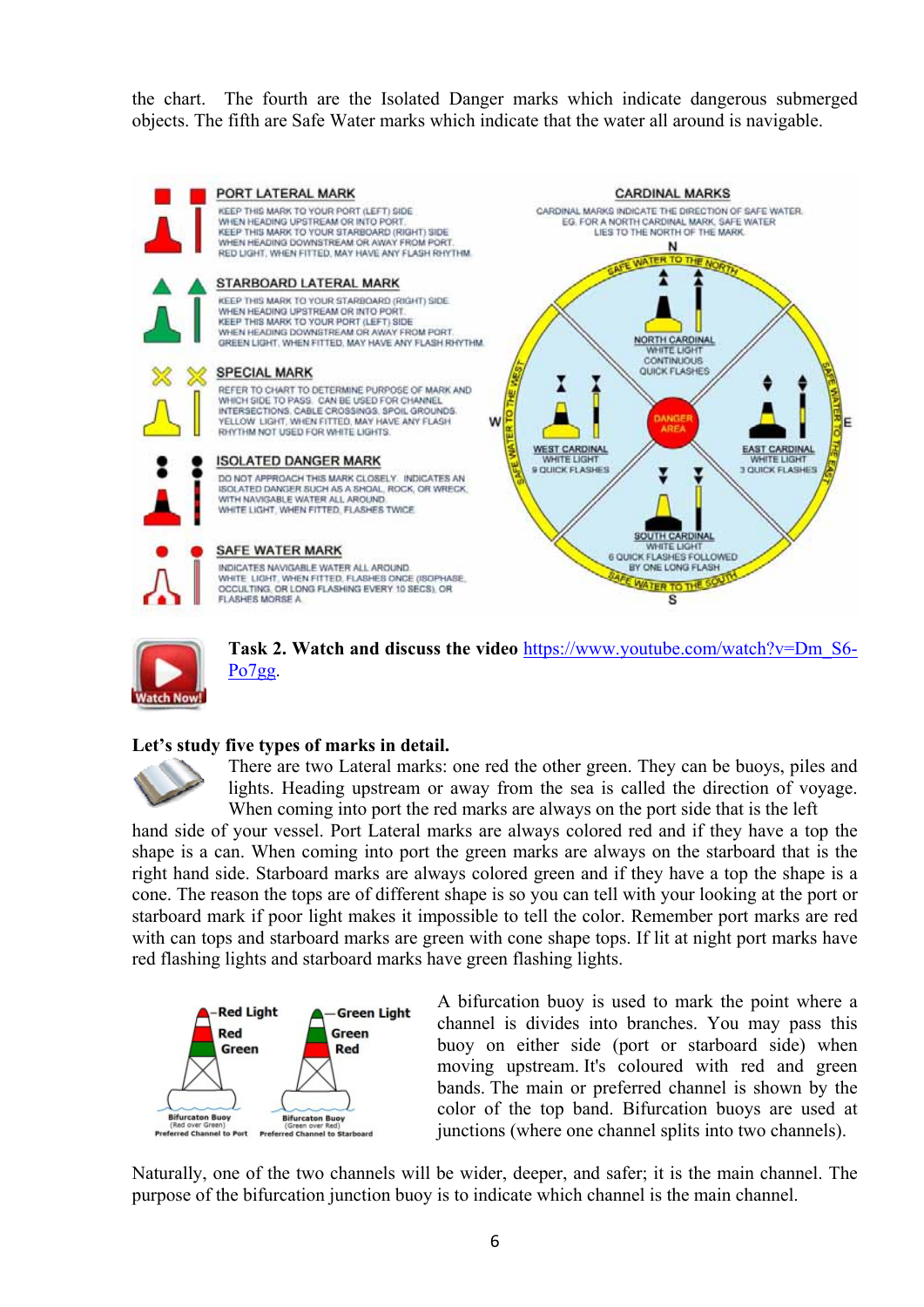There are four Cardinal marks: North, East, South and West. They are used in conjunction with your compass. Each Cardinal mark indicates where the safest water is found so you can pass by the mark safely. All four Cardinal marks comprise two black cones mounted on the black and yellow buoy or pile. North Cardinal marks indicate that the safe water is at the North of the mark, the two black cones pointed up, the black band is above the yellow band. East Cardinal marks indicate that the safe water is east of the mark, the two black cones pointed outward, there are two black bands; one above and one below the yellow band. As you might expect the South Cardinal mark is opposite to the North one. The safe water is south of the mark, the two black cones point down, the yellow band is above the black one. And the West Cardinal mark indicate safe water to the west of side of the mark, the two cones point inward, there is one black band between two yellow ones. If lit at night the North mark exhibits continuous Flashing light. Similar to the numbers on the clockface the East mark flashes in group of three flashes. The South mark flashes in group of six flashes followed by one long flash and the West - in group of nine flashes.

Special marks are always yellow. They indicate special features of the areas which will be shown on the chart; these could be a spoilt ground, a channel for deepdraft boats, a recreational area, underwater pipes or a mooring area buoys. If lit at night the special mark light will also be yellow.

A mark with two separated black spheres above horizontal red and black bands is an Isolated Danger mark. It is on or more above the isolated danger such as a submerged object which is surrounded by navigable water. The mark indicates that you should not pass too closely. If lit at night Isolated Danger marks have a white light showing a group of two flashes.

Safe Water marks can be spherical, pillar or spar shaped buoys. They are always red and white in vertical stripes. They indicate there is safe navigable water all around the mark. The top mark if fitted is a red sphere. If lit at night a single long flashing white light or an isophase flashing light when the duration of light and darkness are equal or an occulting flashing white light when the duration of light is longer than the darkness is exhibited.



Emergency wreck marking buoys. The authorities use these to warn shipping of a recent wreck. Later, if the wreck is not cleared away, it will either be allocated cardinal marks or an isolated danger mark. A wreck marking buoy carries blue and yellow stripes, with a cross for the top mark. At night it will have a blue and yellow alternating light.

## **Task 3. Highlight name of buoys, their colours and lights in the text above.**

| <b>Buoy</b>     | <b>Function</b> |
|-----------------|-----------------|
| Lateral         |                 |
| Cardinal        |                 |
| Isolated danger |                 |
| Safe water      |                 |

## **Task 4. Define the functions of buoys.**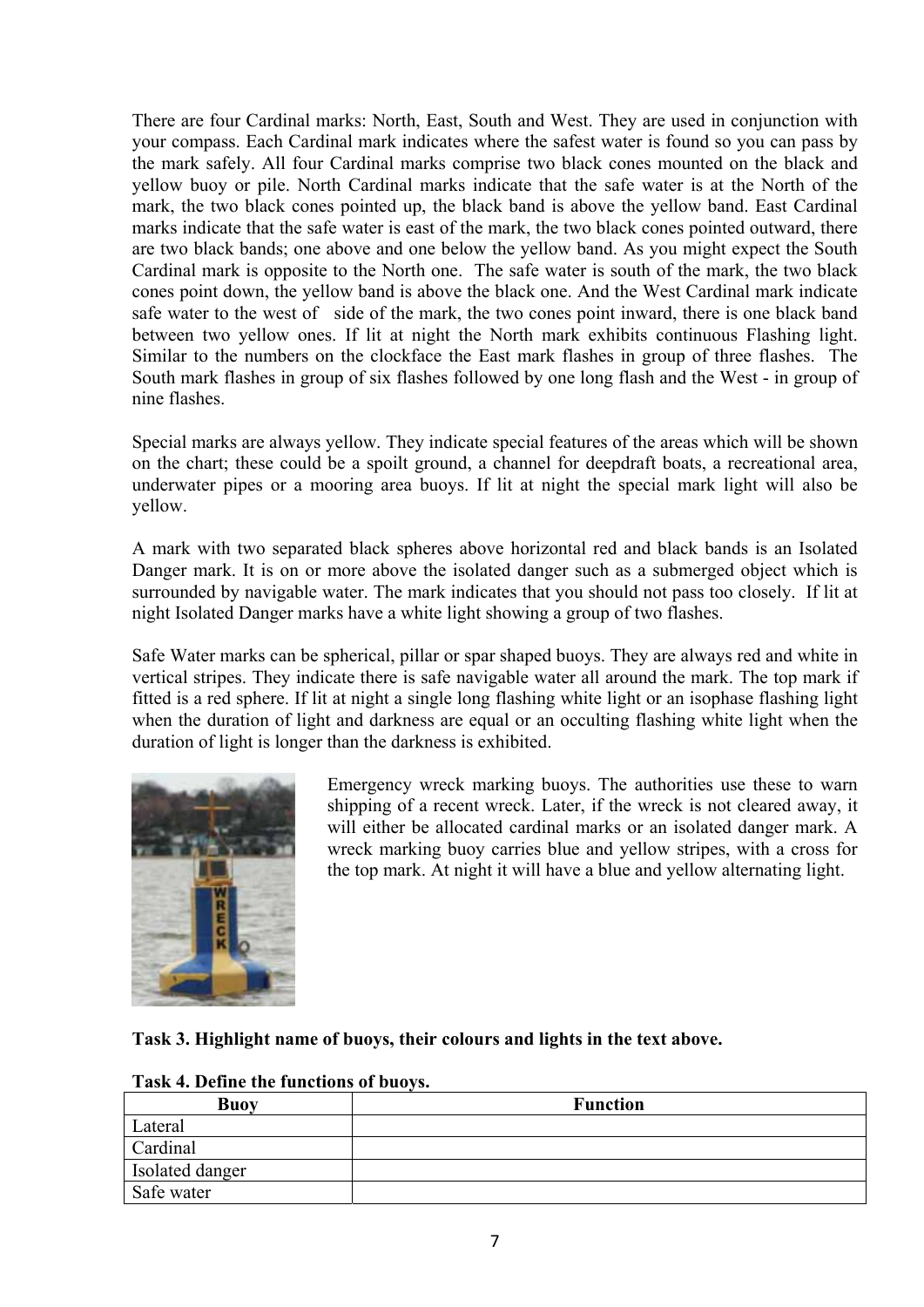| $\sim$                                    |  |
|-------------------------------------------|--|
| r<br>$\sim$ $\blacksquare$<br>1 A<br>$ -$ |  |

## **Task 5. Say if the sentences are true or false.**

- 1. It is known as IALA System A with port shown by the colour green and starboard by red.
- 2. IALA System B covers Europe, Africa, the Middle East, Asia, Australia and New Zealand.
- 3. At day time the meaning of a mark depends on colour, shape and top mark.
- 4. Port marks are red with diamond tops and starboard marks are green with ball shape tops.
- 5. Each Cardinal mark indicates where the safest water is found so you can pass by the mark safely.
- 6. The South mark flashes in group of 9 flashes followed by one long flash and the West - in group of 6 flashes.
- 7. Special marks indicate special features of the areas which will be shown on the chart.
- 8. If lit at night Isolated Danger marks have a yellow light showing a group of two flashes.
- 9. Safe Water marks can be oval, square or round shaped buoys.
- 10. A wreck marking buoy carries blue and yellow stripes, with a cross for the top mark.

## **Task 6. Label the continents and countries that establish regions A and B.**



#### **Task 7. Beacons may be painted with the following color combinations. Identify the type of mark.**

| lateral marks         |  | safe-water marks              | cardinal marks | lateral marks |  |
|-----------------------|--|-------------------------------|----------------|---------------|--|
| isolated danger marks |  | emergency wreck marking buoys |                | special       |  |

| 1. complete red or red with an horizontal green band     |
|----------------------------------------------------------|
| yellow                                                   |
| 3. vertical red - white stripes                          |
| 4. black with an horizontal red band                     |
| 5. complete green or green with an horizontal red band   |
| 6. blue and yellow stripes with a cross for the top mark |
| 7. a combination of horizontal yellow and black bands    |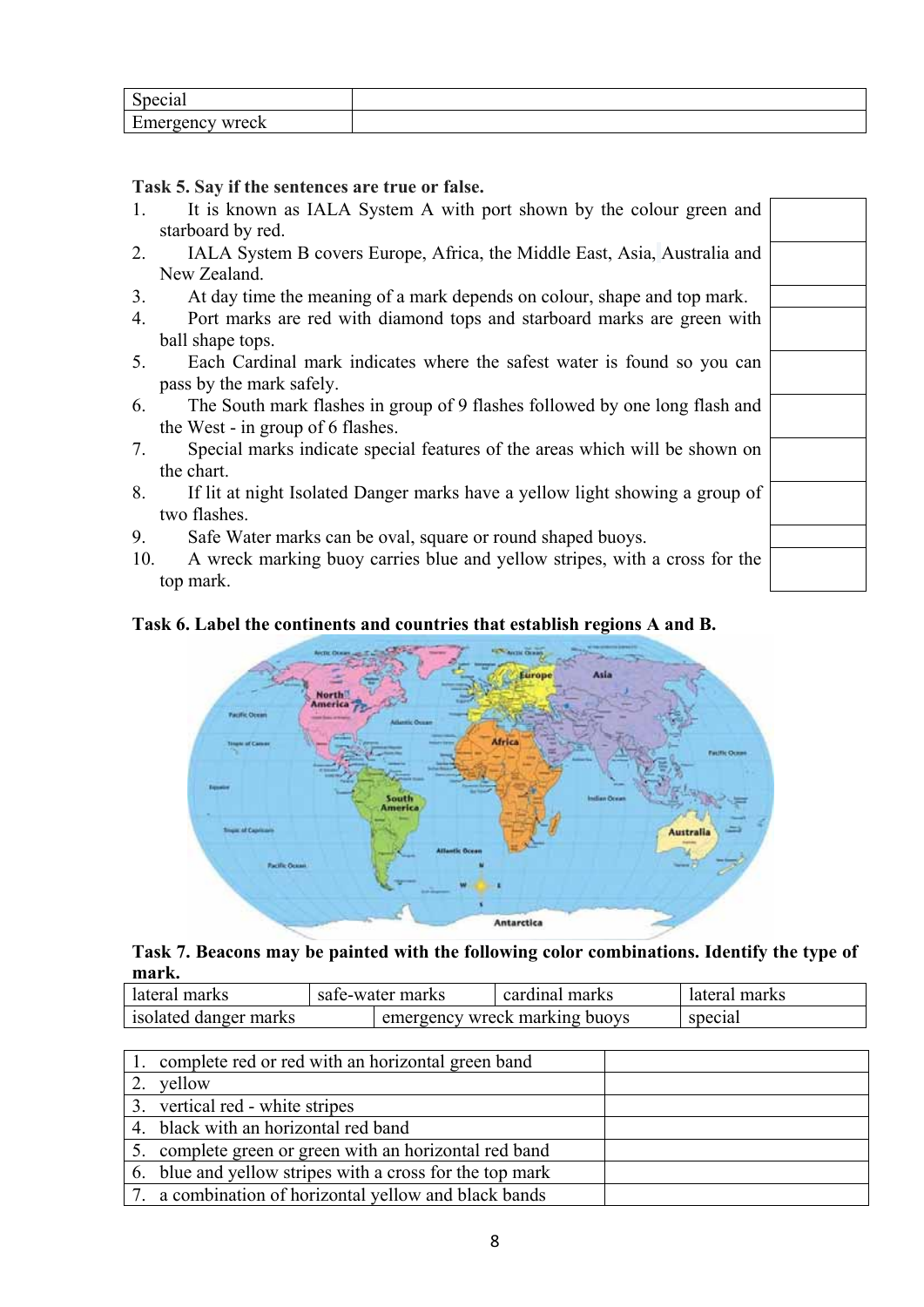#### **Task 8. Fill in the table.**

| Name of the                              | <b>Function</b> | Colour | <b>Shape</b> | <b>Topmark</b> | Light  |
|------------------------------------------|-----------------|--------|--------------|----------------|--------|
| mark                                     |                 |        |              |                | signal |
| Port Lateral mark                        |                 |        |              |                |        |
| Starboard Lateral<br>mark                |                 |        |              |                |        |
| Cardinal<br><b>North</b><br>Buoy         |                 |        |              |                |        |
| Cardinal<br>West<br>Buoy                 |                 |        |              |                |        |
| South<br>Cardinal<br>Buoy                |                 |        |              |                |        |
| Cardinal<br>East<br>Buoy                 |                 |        |              |                |        |
| <b>Special Marks</b>                     |                 |        |              |                |        |
| <b>Isolated</b><br>Danger<br><b>Mark</b> |                 |        |              |                |        |
| Safe Water Mark                          |                 |        |              |                |        |
| Emergency wreck<br>marking buoys         |                 |        |              |                |        |

#### **Task 9. Match the synonyms.**

| 1. pile                | crosscurrent<br>a.  |
|------------------------|---------------------|
| buoy                   | b. along with       |
| 3. lighthouse          | c. to direct inside |
| 4. to pass             | immersed<br>d.      |
| 5. upstream            | e. float            |
| 6. in conjunction with | debris<br>f.        |
| to mount               | pharos<br>g.        |
| 8. submerged           | to install<br>h.    |
| 9. wreck               | stilt               |
| 10. to point inwards   | to clear            |

## **Phase Characteristics**



One of the principal characteristics of a light is the duration of the characteristic sequence. The sequence duration or period is expressed in seconds and is the first identification characteristic. The period of a light should be measured with a stop watch to get a reliable identification.

The characteristic sequence of a light consists of an alternating pattern of light and dark intervals or phases. Depending on the ratio of light to dark phases, lights are distinguished in:

**fixed lights (F)** : they are always on and have no dark phase;